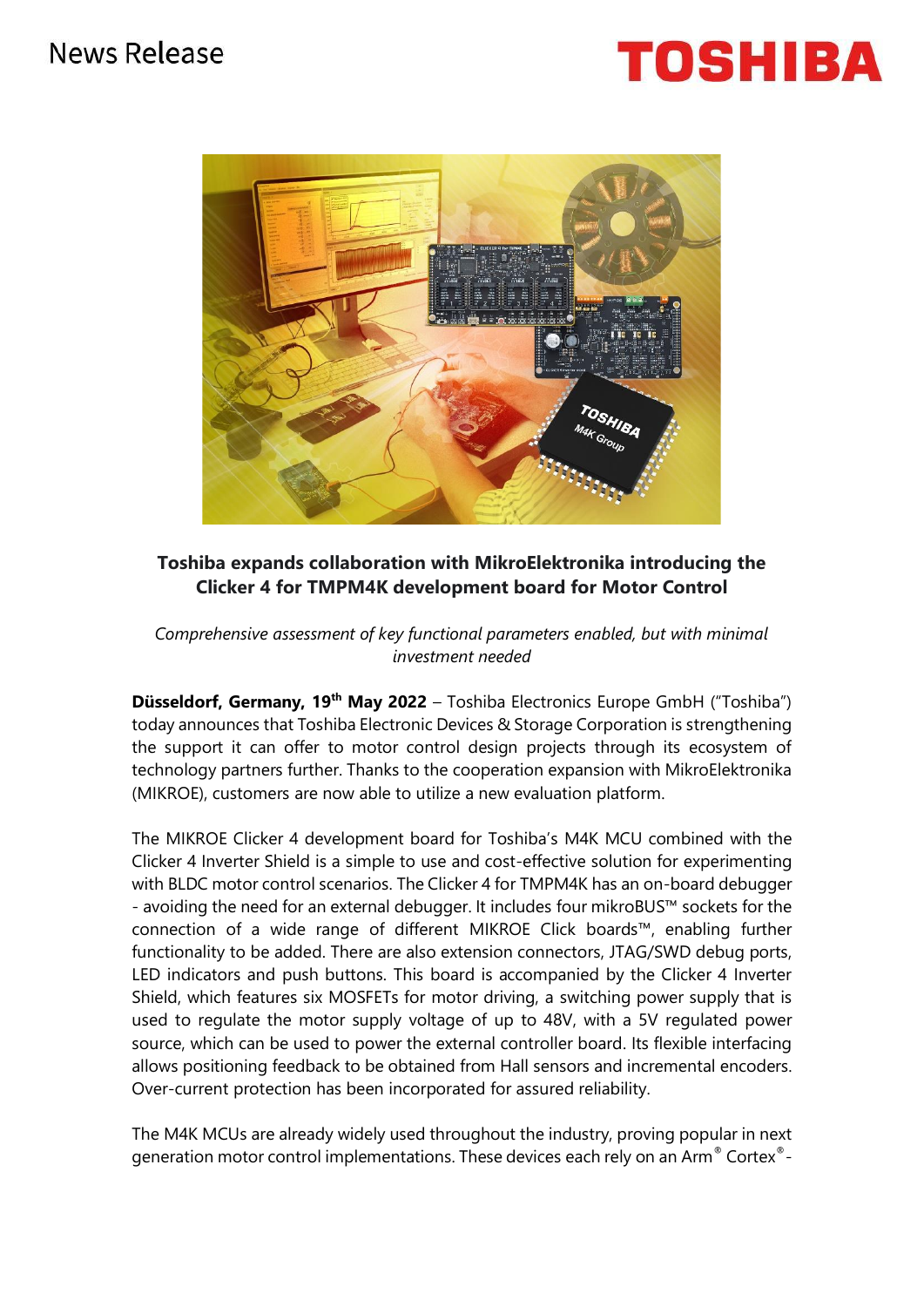

M4 processor core with floating-point unit (FPU) and have memory protection units (MPUs) too. They can deliver 160MHz operation and have advanced-programmable motor driver (A-PMD) functionality, along with advanced vector engine plus (A-VE+) capabilities for vector control purposes. Their memory resources comprise 256KBytes of code flash, as well as 32KBytes of data flash.

The Clicker 4 for TMPM4K and the Clicker 4 Inverter Shield are supported by the MCU Motor Studio software available through the [Toshiba website.](https://toshiba.semicon-storage.com/eu/semiconductor/product/microcontrollers/software-library/txzplus-m4k-group.html#2) It is a simple, wellstructured, and versatile software featuring two main components: a Motor Control PC Tool that allows parameter configuration, drive control, and real-time logging and diagnostics via high-speed UART as well as the scalable, fully configurable Motor Control Firmware for the M4K MCU.

More information on the new MIKROE Clicker 4 boards is available at:

<https://www.mikroe.com/clicker-4-for-tmpm4k> <https://www.mikroe.com/clicker-4-inverter-shield>

Additional details on the Toshiba M4K MCUs for motor control can be found here: [https://toshiba.semicon](https://toshiba.semicon-storage.com/eu/semiconductor/product/microcontrollers/txz4aplus-series.html#M4K-Group)[storage.com/eu/semiconductor/product/microcontrollers/txz4aplus-series.html#M4K-](https://toshiba.semicon-storage.com/eu/semiconductor/product/microcontrollers/txz4aplus-series.html#M4K-Group)**[Group](https://toshiba.semicon-storage.com/eu/semiconductor/product/microcontrollers/txz4aplus-series.html#M4K-Group)** 

###